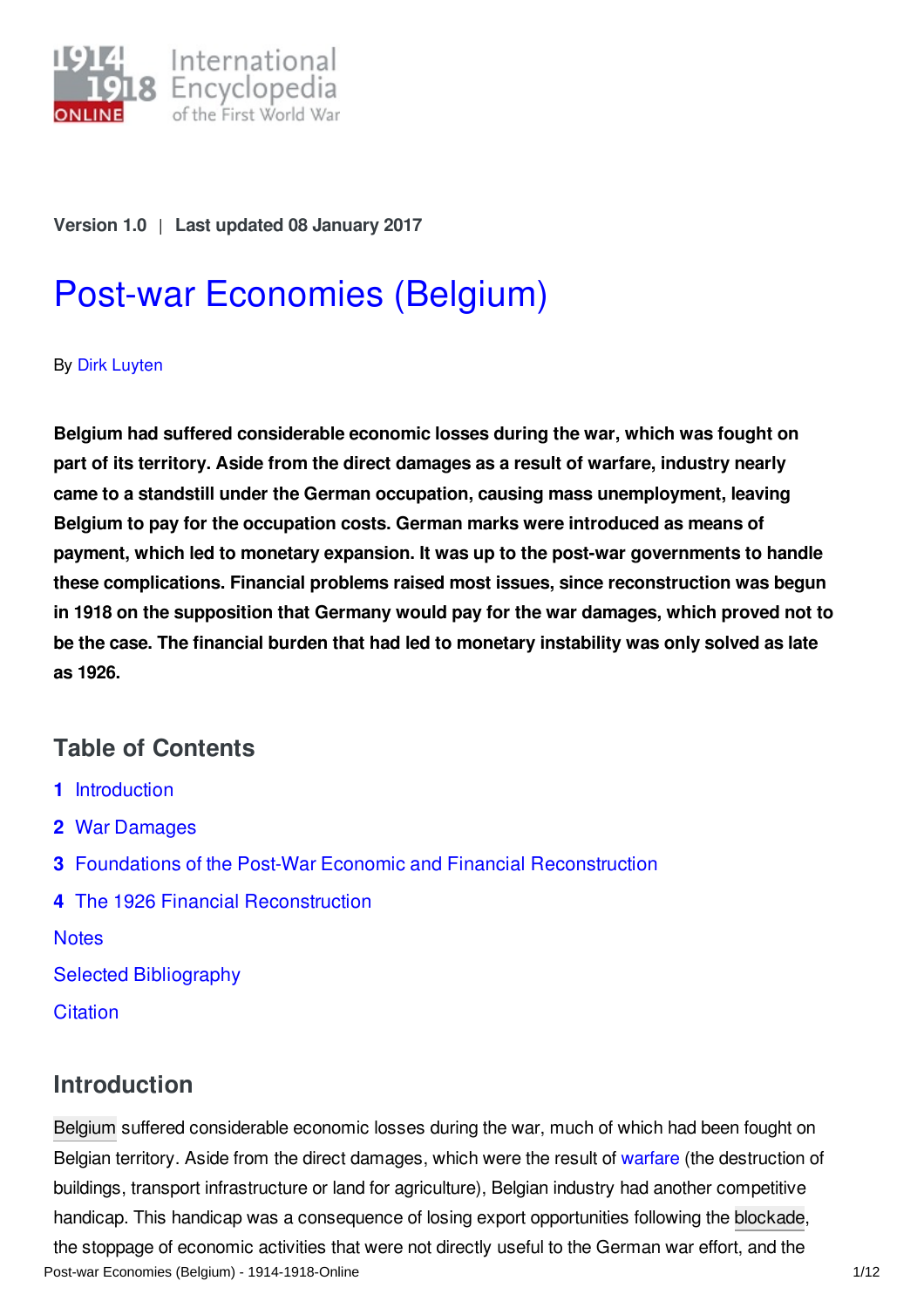dismantling of its industrial infrastructure. Moreover, a large part of the population had been forced into unemployment. Belgium had to pay for the occupation costs, leading to monetary expansion, fuelled also by the introduction of German marks as means of payment.

Post-war governments had to find a way to handle these complications. Financial problems raised most issues, since reconstruction was begun in 1918 on the supposition that [Germany](http://encyclopedia.1914-1918-online.net/article/germany) would pay for the war damages. As this proved not to be the case, the financial burden that had led to monetary instability was only solved in 1926. Reconstruction could not be based on principles of 19<sup>th</sup> century economic liberalism; inflation turned out to be a persistent phenomenon; and as a consequence of the post-war social and political democratization, a social policy with a limitation of market forces became part of the economic policy. Taxation was made more redistributive, and the positions between social groups shifted.

<span id="page-1-4"></span><span id="page-1-3"></span><span id="page-1-2"></span><span id="page-1-1"></span>Research on post-war economic and financial reconstruction after the First World War in Belgium goes back to 1926, when the *Institut de Sociologie* at Brussels University published a book that offered a variety of perspectives on reconstruction, including industry, agriculture and finance, written by economists as well as sociologists.<sup>[\[1\]](#page-8-1)</sup> Since then, the economic and financial reconstruction has not been subject of specific research. Post-war reconstruction was part of the research on the history of banking (*Société Générale*, National Bank), [\[2\]](#page-8-2) and it was a central topic for long-term research on fiscal policy, since the time following the First World War was a period marked by many changes in the taxation system.<sup>[\[3\]](#page-8-3)</sup> Post-war economic and financial change was also analysed in the scope of studies of the interwar period, particularly ones dealing with economic history and the history of prices and wages.<sup>[\[4\]](#page-8-4)</sup> Two specific topics relevant to post-war economic and financial reconstruction were studied in depth during the 1970s and 1980s, namely the question of the German reparation payments,<sup>[\[5\]](#page-9-0)</sup> and the Poullet-Vandervelde government (1926).<sup>[\[6\]](#page-9-1)</sup> This left-wing government tried to stabilize the monetary system, hoping to put an end to the financial problems that originated in the war. They did not succeed, however, and instead had to give way to a government of national unity, in which representatives of the private banking sector held key positions in handling monetary matters. During the process of post-war financial and economic reconstruction, the big private banks repositioned themselves in Belgium's economic and political system.

<span id="page-1-6"></span><span id="page-1-5"></span>This article begins with a short overview of the war damages, before analysing the economic reconstruction and the policy choices that were made. The focus then shifts onto the financial and monetary consequences of this policy, and the way that those issues were handled. Special attention will be paid to the role of the banking sector, the political dimensions of the reconstruction, and its social effects at macro-level.

### <span id="page-1-0"></span>**War Damages**

Before the First World War, Belgium was an important industrial power. Its industry, based on coal, Post-war Economies (Belgium) - 1914-1918-Online 2/12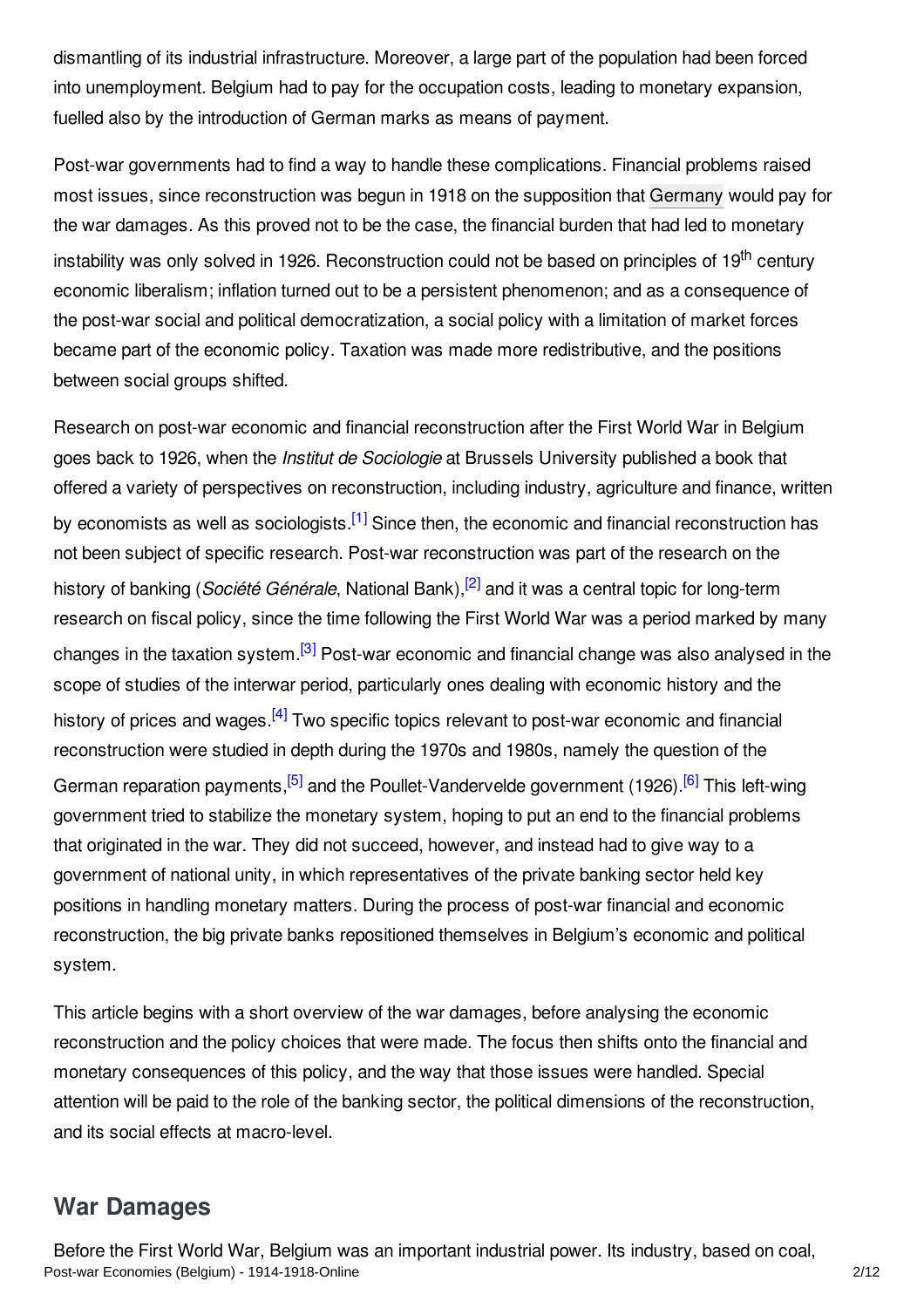steel, engineering, textiles and glass, was export-oriented and dominated by the big banks, e.g. Société Générale. Since the late 19<sup>th</sup> century, Belgian financial groups invested in foreign countries like [Russia](http://encyclopedia.1914-1918-online.net/article/russian_empire), [China](http://encyclopedia.1914-1918-online.net/article/china) and the colony of Congo, mainly in [transport](http://encyclopedia.1914-1918-online.net/article/transportation_and_logistics) infrastructure.

War and [occupation](http://encyclopedia.1914-1918-online.net/article/occupation_during_the_war_belgium_and_france) had serious repercussions for the Belgian industry, which was no longer able to export industrial products and import raw [materials](http://encyclopedia.1914-1918-online.net/article/raw_materials) following the blockade. Industry was part of an occupied economy, implying that the Germans largely decided what type of economic activity could be maintained. They prioritized the sectors useful for themselves, explaining the continuity of coal production.<sup>[\[7\]](#page-9-2)</sup> This was the exception, however, as is shown by the index of industrial production.<sup>[\[8\]](#page-9-3)</sup>

<span id="page-2-1"></span><span id="page-2-0"></span>

|          | Year Belgian index (for industrial production) |
|----------|------------------------------------------------|
| 1913 100 |                                                |
| 1914 64  |                                                |
| 191537   |                                                |
| 191636   |                                                |
| 191730   |                                                |
| 191829   |                                                |

<span id="page-2-2"></span>Table 1: Belgian index (for industrial production), 1913-1918<sup>[\[9\]](#page-9-4)</sup>

Industrial production fell even more as a consequence of the German policy to dismantle parts of the Belgian industrial infrastructures from 1917 onwards. Key materials for war production like copper were simply taken from machines, making production impossible. The metal industry was severely affected. The steel industry, one of the economic key sectors, serves as poignant example to illustrate the loss of production activity. In 1915-1916, only six of the fifty-four blast furnaces were working; in 1917, only one was in production; and by 1918, all blast furnaces had been blown out.<sup>[\[10\]](#page-9-5)</sup> The limited industrial production caused mass unemployment. The unemployed, a number of which were deported to Germany from 1916 onwards, were supported by the *Comité National de Secours et [d'Alimentation](http://encyclopedia.1914-1918-online.net/article/comite_national_de_secours_et_dalimentation)* (Committee for Aid and Food). This Committee was an initiative of the economic and financial elite, which also organized the import of food to Belgium from overseas [\[11\]](#page-9-6)

[Food](http://encyclopedia.1914-1918-online.net/article/food_and_nutrition_belgium) was scarce during the war. Before the First World War, Belgium already needed to import food, and part of the country's agricultural area could not be used since it was in the war zone. As a consequence, agriculture became very profitable, especially on the black market, resulting in an increase of wealth in the countryside.<sup>[\[12\]](#page-9-7)</sup>

The [total](http://encyclopedia.1914-1918-online.net/article/controversy_total_war) war damage was estimated at 36 billion Belgian francs (expressed in the cost of reconstruction in Belgian francs – i.e. the investment needed in Belgian francs when the report was made in 1921):

# <span id="page-2-5"></span><span id="page-2-4"></span><span id="page-2-3"></span>**Cost of Reconstruction in**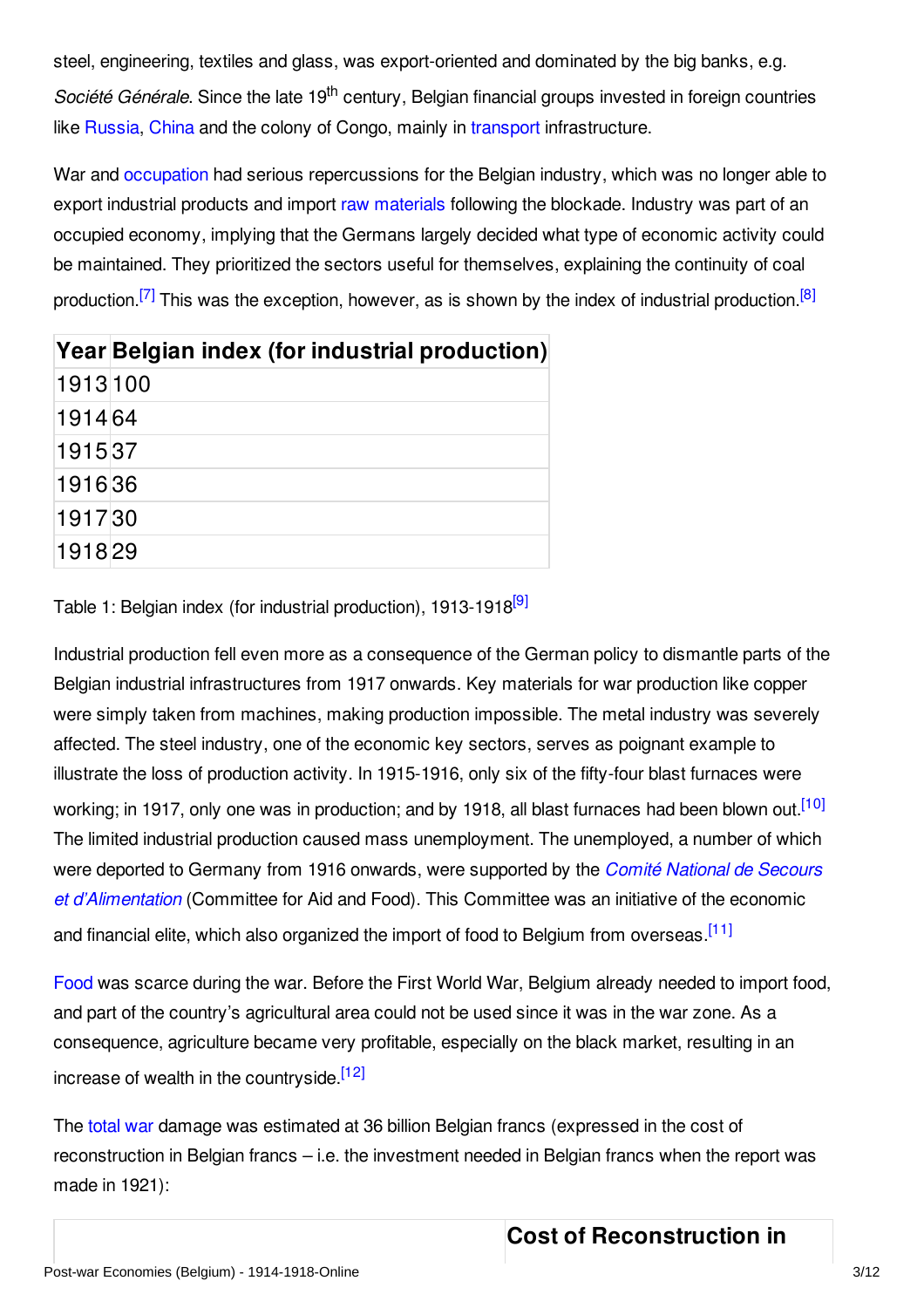| Sector<br>Industry                                                             | Belgian francs (billion)<br>8.3 |
|--------------------------------------------------------------------------------|---------------------------------|
| Agriculture                                                                    | 2,0                             |
| Transport                                                                      | 5,8                             |
| Property of the state, provincial and local<br>authorities and private persons | 12                              |
| Other                                                                          | 7,9                             |

<span id="page-3-1"></span>Table 2: Cost of Reconstruction in Belgian Francs (billion)<sup>[\[13\]](#page-9-8)</sup>

The monetary system was severely disorganized and affected by war inflation. From December 1914 onwards, the National Bank could no longer issue banknotes because the printing material was in London and the exile government prohibited the transfer to Belgium. The *Société Générale* took over this role. Aside from Belgian money (banknotes of the National Bank and of the *Société Générale*), German marks were used as currency in Belgium. Following Gresham's law, Belgian bank notes were saved and had disappeared from circulation by 1916. Germans imposed occupation costs on Belgium. Initially, they requested 40 million francs per month, by May 1917 the amount had increased to 60 million francs per month. The total sum paid throughout the war amounted to 2.280 million Belgian francs. The costs were paid by the provinces which issued special interprovincial bonds, taken by the issuing institute, private banks and the public.<sup>[\[14\]](#page-9-9)</sup> Monetary circulation increased dramatically under occupation. Prices had risen sharply, especially for food sold on the black market, as shown in the Brussels price index calculated by Peter Scholliers. In general, Belgian prices were four times higher in 1918 than in 1913 [<sup>15]</sup>

<span id="page-3-3"></span><span id="page-3-2"></span>

|          | Year Belgian Price index for food |
|----------|-----------------------------------|
| 1914 100 |                                   |
| 1915 128 |                                   |
| 1916189  |                                   |
| 1917343  |                                   |
| 1918534  |                                   |
| 1919497  |                                   |

<span id="page-3-4"></span>Table 3: Brussels price index for food, 1914-1919<sup>[\[16\]](#page-9-11)</sup>

# <span id="page-3-0"></span>**Foundations of the Post-War Economic and Financial Reconstruction**

Post-war economic reconstruction had to deal with two basic problems. It had to manage the reconstruction of the "real" economy (especially industry and transport), and it had to handle finance. Politics played a key role in this process. The Belgian policymakers thought that Germany was

Post-war Economies (Belgium) - 1914-1918-Online 4/12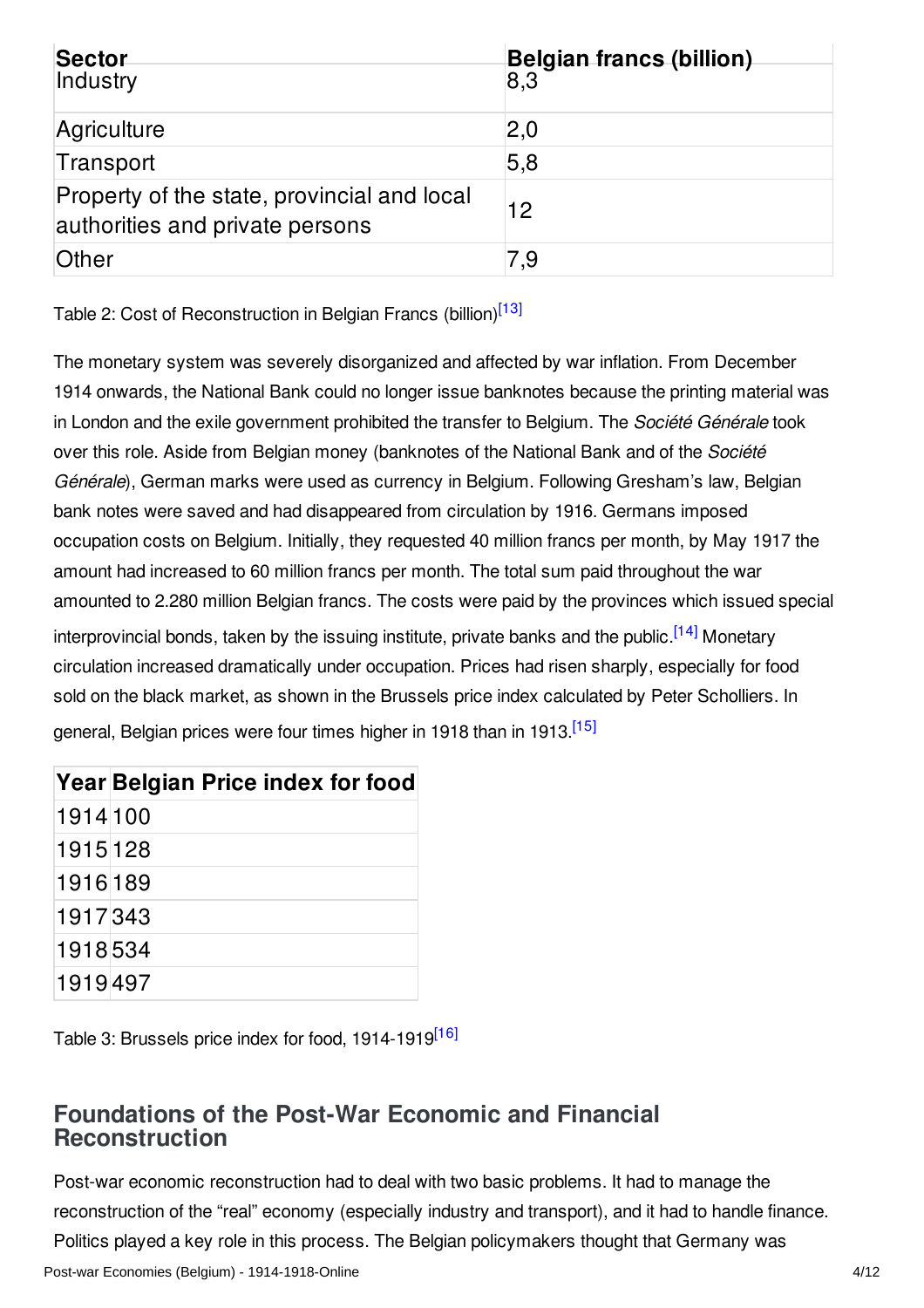<span id="page-4-0"></span>obliged to and would pay reparation costs. The consequences of this assessment were that state loans were more easily contracted at the capital market, and the Belgian nation (thus the state) was responsible for the reparation of all war damages. Individuals were paid by the state, which would, in turn, claim the money from Germany.<sup>[\[17\]](#page-9-12)</sup> Reconstruction could thus be begun immediately after the war, as it would be financed by the state. The state budget, however, showed persistent high deficits, and so public debt rose rapidly, as shown in table 4.

| Year Public debt in Belgium (in million Belgian francs) |
|---------------------------------------------------------|
| 1919 25.500                                             |
| 192031.000                                              |
| 1921 37.000                                             |
| 1922 39.500                                             |
| 192340.500                                              |
| 192440.700                                              |
| 192541.700                                              |

<span id="page-4-1"></span>Table 4: Evolution of public debt in Belgium, 1919-1925<sup>[\[18\]](#page-9-13)</sup>

The second political factor that had an impact on reconstruction was the political and social democratization which occurred between 1918 and 1922. In 1919, universal male suffrage was introduced, which gave the labor movement real political power. In turn, they used their influence to introduce new social laws.<sup>[\[19\]](#page-9-14)</sup>

<span id="page-4-2"></span>Economic reconstruction was declared complete by 1924. Belgian industry had reached its pre-war level of production, and destroyed buildings as well as the transport infrastructure had been rebuilt. The reconstruction occurred on a pre-war basis and efforts for renewal were not entirely successful as was the case with a plan from the banks to concentrate Belgian steel production in order to improve the competitive position of the sector. While the Belgian industry came to a standstill, the belligerent countries had developed their heavy industry and neutral countries such as the

<span id="page-4-3"></span>Netherlands emerged as new [competitors.](http://encyclopedia.1914-1918-online.net/article/the_netherlands)<sup>[\[20\]](#page-9-15)</sup>

<span id="page-4-4"></span>Reconstruction of the Belgian economy advanced rapidly because the state was prepared to contract debts in Belgium and abroad, creating relative financial abundance. The cost was kept out of the normal budget, and transferred to special accounts instead. A new public financial institution, the *Société Nationale de Credit à l'Industrie (SNCI)*, was created to fund industrial reconstruction. [\[21\]](#page-9-16) Some of the new social laws (e.g. on unemployment insurance) created extra expenses for the state. When the new fiscal system was introduced, it was met with opposition and took time to generate financial effects.<sup>[\[22\]](#page-9-17)</sup> The state deficit grew, and as it became clear that reparations would not be paid by Germany after all, it became a real and persistent problem.

<span id="page-4-5"></span>Inflation also proved to be a lasting phenomenon, contrary to many financial experts', as well as the Post-war Economies (Belgium) - 1914-1918-Online 5/12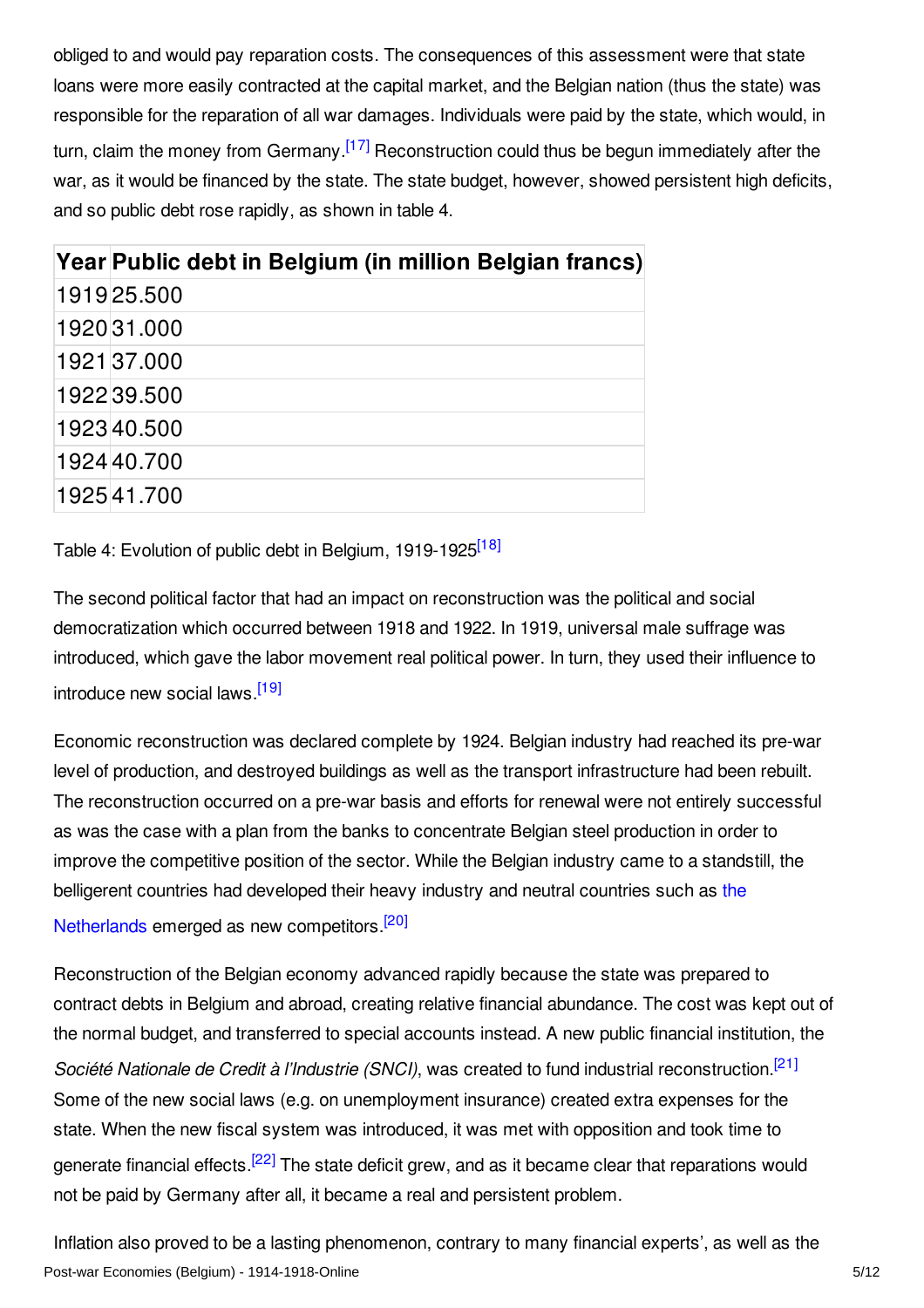<span id="page-5-1"></span><span id="page-5-0"></span>National Bank's expectations.<sup>[\[23\]](#page-9-18)</sup> One of the main reasons for the monetary problems was the decision to change the Marks in Belgian francs at the 1914-rate of 1.25 Belgian francs for one Mark, while the current market rate was only half.<sup>[\[24\]](#page-9-19)</sup> This decision was made in accordance with a concept of national solidarity, prevalent in the execution of post-war reconstruction. According to this idea, citizens should not have to pay for the war damage, but rather that this was a matter of national solidarity and that the state should claim the money directly from Germany. The difference between the exchange rate offered and the market rate was considerable and would have created monetary problems in itself. Moreover, a mass of Marks owned by non-Belgian citizens was brought to Belgium for exchange. An assessment of all the aforementioned factors explains the instability of the Belgian franc.

<span id="page-5-2"></span>Belgium's monetary instability was not only a macro-economic problem, but also had social effects.<sup>[\[25\]](#page-9-20)</sup> Social groups that relied on small savings, rents and fixed incomes were not directly protected from inflation and confronted with a decrease in real income. While the middle-class in Belgium had fared rather well before the war, their social position was now in relative decline. Industry, however, profited from inflation.

Before 1914, Belgium was a country of low wages, and social insurance policies were not welldeveloped. After the war, the demand for labor was high and workers were in a position to improve their social position. Next to higher wages, which were partly the result of a post-war strike wave, wage formation became institutionalized and the unions acquired the monopoly of workers' representation. In the key sectors of the economy, joint commissions with equal representation of unions and employers were introduced. The commissions determined minimum wages for an entire sector, and wages were linked to the retail price index. These mechanisms were laid down in collective labor agreements, which became more common in companies and sectors without a joint commission, too. The index offered a certain degree of protection against inflation.

Social legislation was improved after 1918. In 1921, the eight-hour working day (forty-eight hours per week) became the legal norm; the unemployment insurance organized by the unions was subsidized by the state in 1920; and a pension insurance scheme was in place by 1924. [Unions](http://encyclopedia.1914-1918-online.net/article/labour_movements_trade_unions_and_strikes_belgium) were able to better their legal and political position. Union freedom was recognized in 1921, and the legal impediments on striking in the penal law were dropped. The changed system of institutionalized wage formation limited the market's impact on wages. This new structure was one of the signs that the pre-war liberal order had come to an end, and that post-war economic reconstruction could no longer be based on pre-war liberal principles.

<span id="page-5-3"></span>The third contributing factor to the improvement of the workers' situation was the reform of the taxation system. Until 1914, it had been organized according to liberal principles and had entailed no redistribution of income. A tax on war profits, a reform of the right of inheritance (e.g. moveable property would also be taxed), and a slightly more progressive income tax laid the foundations for a more redistributive taxation system.<sup>[\[26\]](#page-9-21)</sup>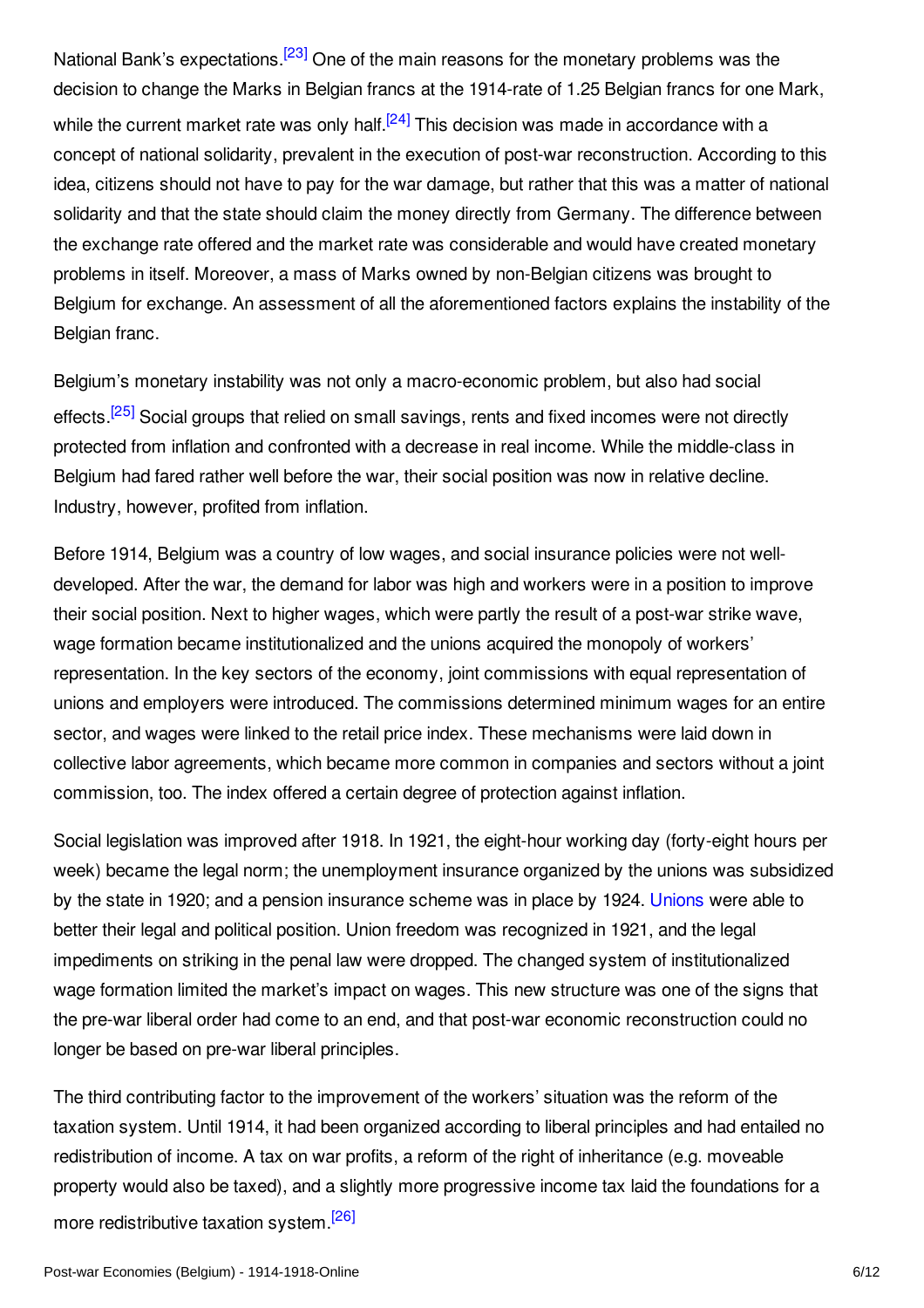A major change was the 'national turn' of Belgian capitalism after the First World War. After the Russian [Revolution](http://encyclopedia.1914-1918-online.net/article/revolutions_russian_empire) and the social and political upheaval in other parts of Eastern Europe, those regions no longer offered promising investment perspectives for the Belgian banks. Belgian financial groups, such as the *Société Générale* or the *Banque de Bruxelles,* concentrated on their own country's manufactory. The *Société Générale* had doubled its nominal capital in order to finance the reconstruction of Belgian industry. A new system of portfolio investment made it possible to control companies with a limited input in capital. Next to investments, further efforts were made to gain direct control of firms. Bank directors became directly and actively involved in the management of industrial companies in which the banks had invested.<sup>[\[27\]](#page-9-22)</sup>

<span id="page-6-0"></span>Banks changed their organization to collect more deposits, which in turn could be invested in Belgian industry. Before the war, banking was concentrated in Brussels. Since there had been an increase in income and wealth in the countryside, banks from the capital spread their activities to the provinces. The *Société Générale* started a system to patronage regional banks, increasing the number of branches from sixty-one before the war to 350. Its contender, the *Banque de Bruxelles* which had been present only in [Brussels](http://encyclopedia.1914-1918-online.net/article/brussels) before the war, now counted twenty-one branches.<sup>[\[28\]](#page-9-23)</sup> The expansion of the big private banks' activities brought them in competition with the National Bank, which also gave credits to the industry. The new *Société Nationale de Crédit à l'Industrie* was closely linked with the National Bank and yet another rival for the private banks.

<span id="page-6-2"></span><span id="page-6-1"></span>The financial groups encouraged concentration and integration of production, as well as modernization and specialization in certain sectors including chemicals and textiles <sup>[\[29\]](#page-10-1)</sup> Nevertheless, the Belgian industry remained primarily based on production of semi-finished products that had a low added value for the world market. The colony of Congo still offered investment opportunities that complemented the Belgian economy (e.g. non-ferrous industries).

The 'national turn' of the financial elite was also noticeable in politics. Emile Francqui [\(1863-1935\)](http://encyclopedia.1914-1918-online.net/index/names/133569136), a director and vice-governor of the *Société Générale* from 1923 onwards, deemed it reasonable to accept universal male suffrage, which was the Socialist Party's central demand. The financial group was nothing but an outsider in the political process which adhered to a different set of rules after the war than it had before 1914. Coalition governments had become necessary, and Socialists participated in the national coalition governments (Catholic, liberal, Socialist) which laid the foundation for economic reconstruction. Henri Jaspar [\(1870-1939\)](http://encyclopedia.1914-1918-online.net/index/names/124446701), one of the key politicians in post-war politics, was a confidant of the *Société Générale*. The political involvement of the private financial elite was connected to the complexity of the financial and economic questions posed by post-war reconstruction. Bankers, rather than politicians, had the required expertise.<sup>[\[30\]](#page-10-2)</sup>

<span id="page-6-3"></span>Their involvement in politics was openly discussed in the field of public finance. Since the budget was in deficit, the state had to make an appeal to the (foreign) capital markets, giving the private banks a key position. There was the consortium of private banks for the Belgian financial market with which internal loans could be placed. For foreign loans, the private banks acted as intermediaries.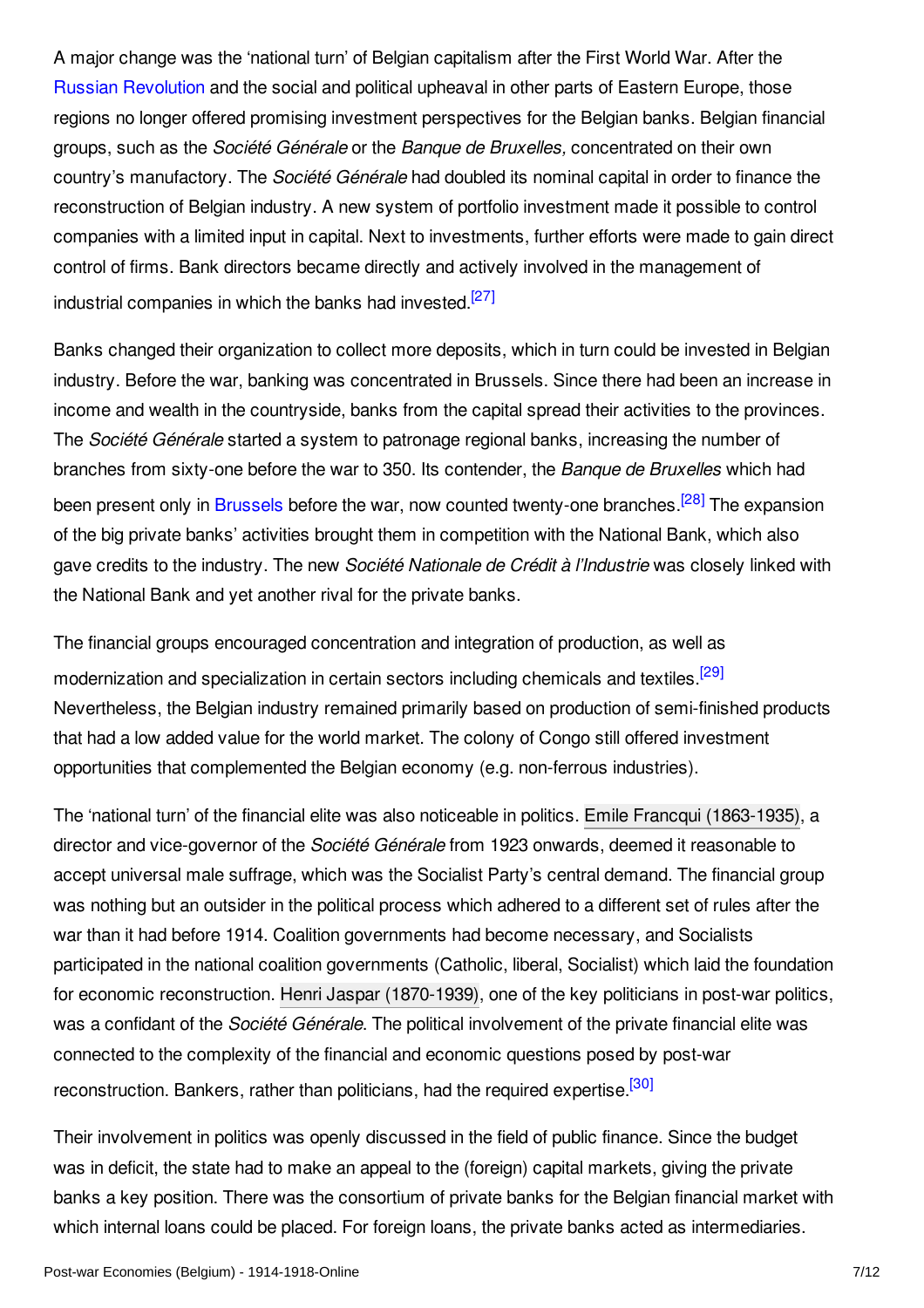<span id="page-7-1"></span>Emile Francqui participated in the peace negotiations, negotiations on reparations, and on the exchange of the Mark. He was foreign member of the *Reichsbank,* a position that was held by a representative of the National Bank in other countries. In Belgium, it was not the National Bank but private banks which took the lead of financial reconstruction: the National Bank was weaker than the private banks, which can be explained by the integration of the big private banks in international financial networks and the key role of the *Société Générale* in the monetary field during the war. [\[31\]](#page-10-3) The weakness of the public sector as compared to the private sector also shows in the way that the inventory of the industry's war damages was established. While in other countries, state institutions were in charge, in Belgium it was the central trade organization *Comité Central Industriel* that made the inventory and used it for the negotiations on the reparation of war damages.<sup>[\[32\]](#page-10-4)</sup>

## <span id="page-7-2"></span><span id="page-7-0"></span>**The 1926 Financial Reconstruction**

The key role of the big private banks became apparent with the financial heritage's liquidation of postwar reconstruction. By 1925, Belgium's financial and monetary situation had become critical. The [Ruhr-occupation](http://encyclopedia.1914-1918-online.net/article/ruhr_occupation) by Belgium and [France](http://encyclopedia.1914-1918-online.net/article/france) was not a success and had a negative effect on the Belgian economy. The exchange rate of the Belgian franc remained low and unstable. Aside from the fact that it had become clear that Germany would not pay all its war damages, the [United](http://encyclopedia.1914-1918-online.net/article/united_states_of_america) States was not prepared to acquit the war loans, as had been expected initially. Moreover, the French franc, closely associated with the Belgian franc for the general public, was weakened too, while a loan came at the expiry date. The debt of the state was at its highest and much of it was floating debt, which was a factor of budgetary instability. The state was in debt with the National Bank, too, a consequence of the way the reimbursement of the exchange of the Deutschmark had been organized.

<span id="page-7-3"></span>It was in this context that [Albert-Edouard](http://encyclopedia.1914-1918-online.net/index/names/133514757) Janssen (1883-1966), director of the National Bank, was made minister of finance under a left-wing government (consisting of Socialists, who had won the election and were the largest group in Parliament, alongside Flemish Christian Democrats). Janssen's plan to cope with monetary instability included achieving an equilibrium of the state budget by cutting expenses, and a tax reform at the disadvantage of the higher income groups. The debt of the state to the National Bank was to be paid back with an international loan and through a revaluation of the gold stock of the Bank. The aim was stabilization at 106-107 Belgian francs for one British pound, which would more or less be a return to the pre-war gold standard. This approach reflected the monetary orthodoxy of the National Bank, which was convinced that a return to the prewar liberal monetary order was actually possible. The plan ultimately failed because of an organized (press) campaign by the right wing opposition, and the private banks' less cooperative attitude, led by the *Société Générale*. [\[33\]](#page-10-5) The government fell and Francqui became minister in the new national cabinet, and the main policymaker of the financial reconstruction. His plan implied strict control of the state expenses and a consolidation of the floating debt by a forced exchange for shares of the newly established railway company, the exploitation of which was to be organized following industrial principles. Francqui used this plan to impose reform of the National Bank. The governor of the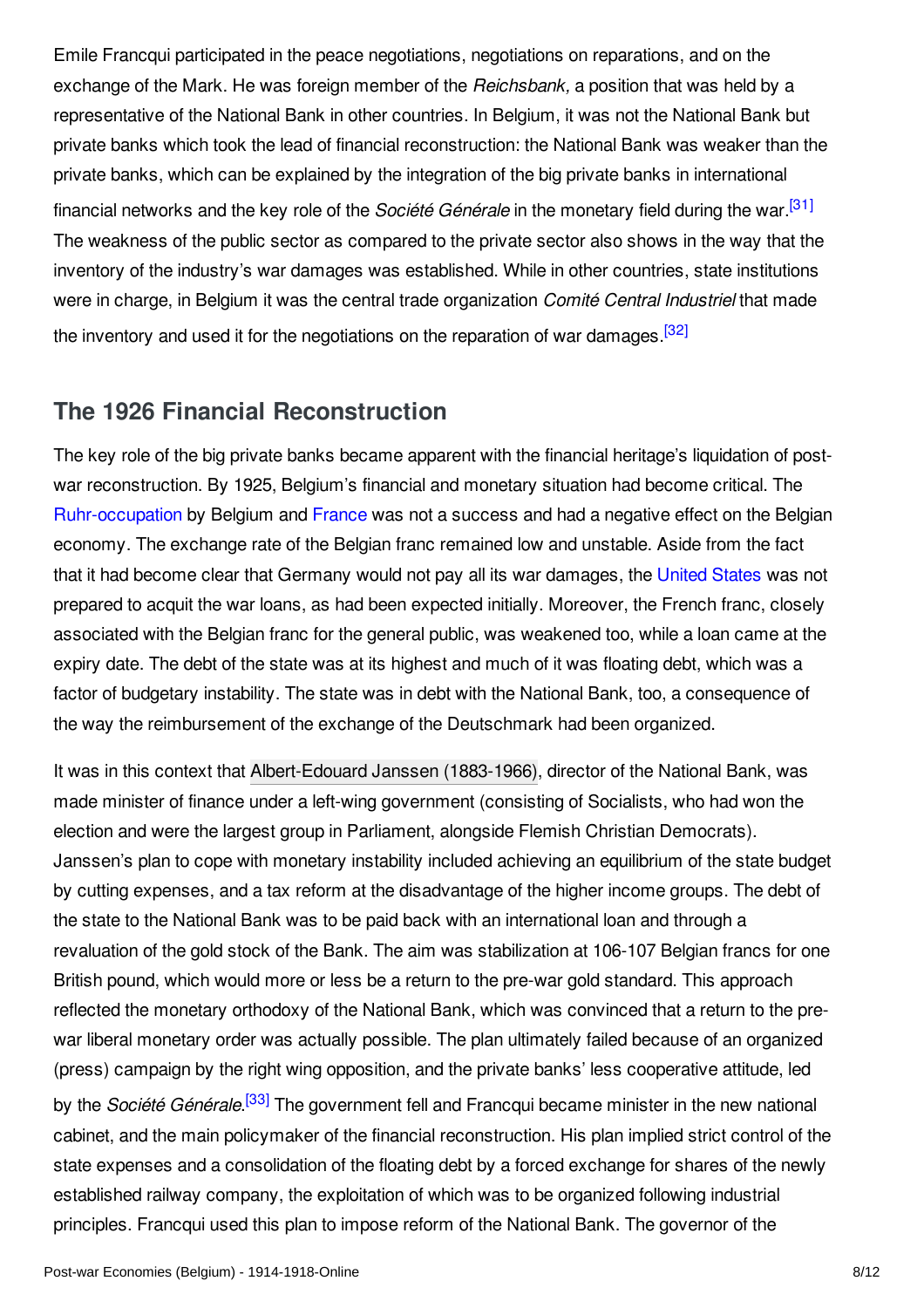National Bank was replaced by a confidant of the private banks, and representatives of the industrial sectors became directly involved in the management of the bank, which now had to limit its activities to the field of industrial credit. The ties with the *SNCI* were severed. The relation between the public sector and the private banks, especially the *Société Générale* was redesigned to the big banks' advantage. The hostility of the *Société Générale* against Janssen's plan of 1926 was not only inspired by its rivalry with the National Bank, but was connected with the economic consequences of the solution proposed by Janssen. The exchange rate of 106-107 Belgian francs per British pound would lead to a severe deflation with negative effects on Belgian industry, while the financial groups' priority was now with industrial expansion. [\[34\]](#page-10-6) After it had stabilized, the *Société Générale* continued on with industrial expansion, branching out to new sectors including electricity and favoring concentration, helped by a change in legislation (1927) to facilitate mergers <sup>[\[35\]](#page-10-7)</sup>

<span id="page-8-6"></span><span id="page-8-5"></span>Limiting the impact of the indexation mechanism of wages by the employers offered only a limited protection of purchase power against inflation. Consequently, the new financial institutional configuration of the post-war period was not a fundamental threat to the interests of the financial elite, which is a possible explanation as to why the competitive strategy of the Belgian industry (low prices and wages) did not change in a fundamental way after 1918.

Dirk Luyten, Centre for Historical Research and Documentation on War and Contemporary Society and University of Ghent

#### Section Editor: Benoît [Majerus](http://encyclopedia.1914-1918-online.net/contributors/Benoit_Majerus)

#### <span id="page-8-0"></span>**Notes**

- <span id="page-8-1"></span>1. [↑](#page-1-1) Mahaim, Ernest (ed.): La Belgique Restaurée. Etude Sociologique, Brussels 1926.
- <span id="page-8-2"></span>2. [↑](#page-1-2) Van der Wee, Herman/Tavernier, Karel: La Banque Nationale de Belgique et l'Histoire Monétaire entre les Deux Guerres Mondiales, Brussels 1975; Kurgan-Van Henternryk, Ginette: De Société Générale van 1850 tot 1934, in: Van der Wee, Herman (ed.): De Generale Bank, 1822-1997, Tielt 1997, pp. 69-203.
- <span id="page-8-3"></span>3. [↑](#page-1-3) Hardewyn, André: Tussen Sociale Rechtvaardigheid en Economische Efficiëntie. Een Halve Eeuw Fiscaal Beleid in België (1914-1962) [Between social justice and economic efficiency: half a century of fiscal policy in Belgium (1914-1962)], Brussels 2003.
- <span id="page-8-4"></span>4. [↑](#page-1-4) Hogg, Robin: Structural Rigidities and Policy Inertia in Interwar Belgium, Brussels 1986; Scholliers, Peter: Loonindexering en Sociale Vrede. Koopkracht en Klassenstrijd Tijdens het Interbellum in België [Wage index and social peace. Purchase power and class struggle in Belgium in the interwar period], Brussels 1985. In 1946, Fernand Baudhuin published the following book on the economic history of the interwar period: Histoire Economique de la Belgique 1914-1939, Brussels 1946.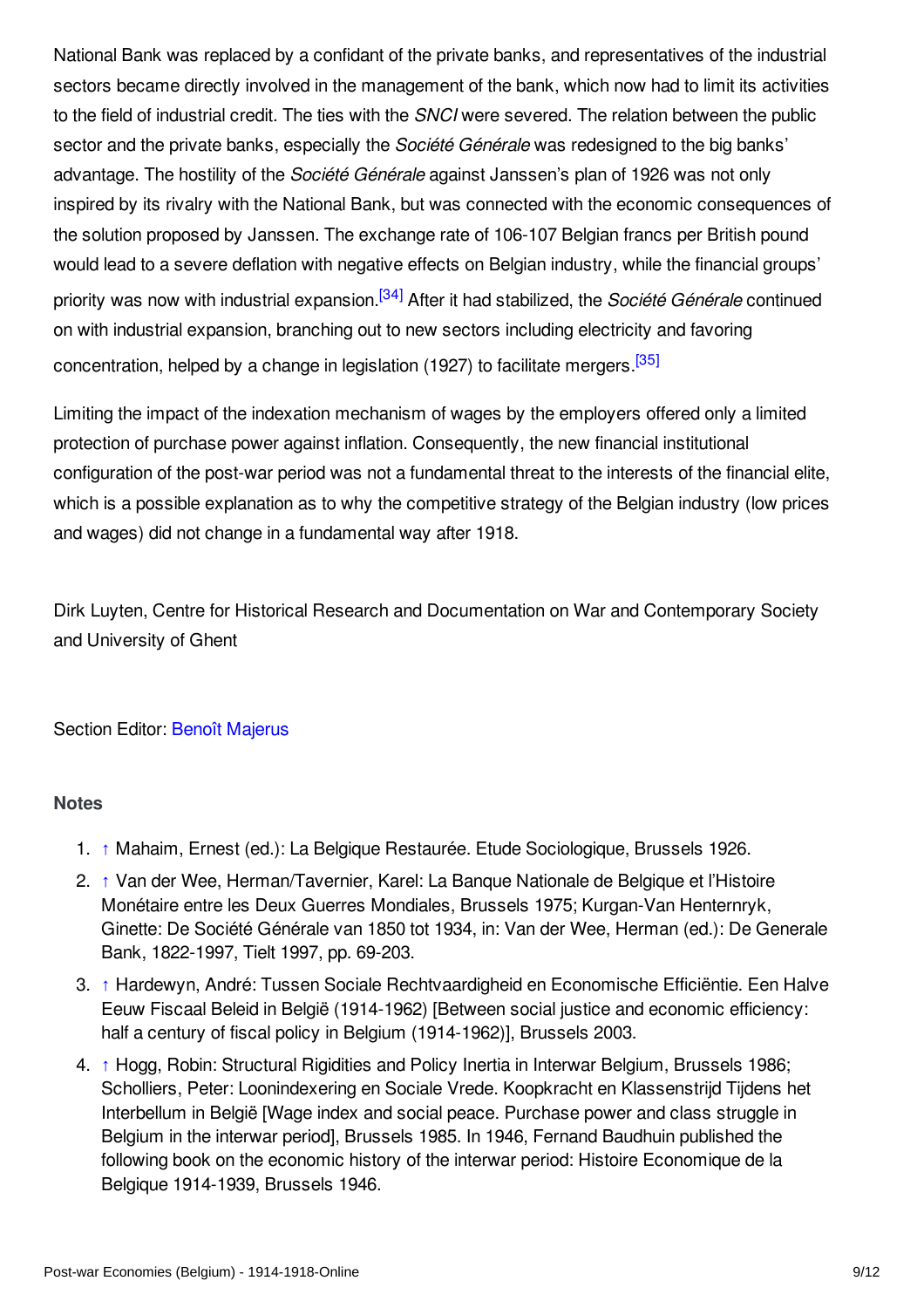- <span id="page-9-0"></span>5. [↑](#page-1-5) Depoortere, Rolande: L'Evaluation des Dommages Subis par l'Iindustrie Belge au Cours de la Première Guerre Mondiale, in: Revue Belge de Philologie et d'Histoire LXVII (1989), pp. 748- 769.
- <span id="page-9-1"></span>6. [↑](#page-1-6) Vanthemsche, Guy: De van de Regering Poullet-Vandervelde een "Samenzwering der Bankiers"? [The fall of the Poullet Vanderverlde: a 'conspiracy of the bankers'?], in: Revue Belge d'Histoire Contemporaine IX (1978), pp. 165-211.
- <span id="page-9-2"></span>7. [↑](#page-2-0) Veraghtert, Karel: De Industriële Ontwikkeling (1914-1947) [The Industrial Development], in: De Industrie in België. Twee Euwen Ontwikkeling, 1780-1980, Brussels 1981, pp. 145-188.
- <span id="page-9-3"></span>8. [↑](#page-2-1) Scholliers Peter, 'Koopkracht en indexkoppeling: de Brusselse levensstandaard tijdens en na de Eerste Wereldoorlog' [Purchasing power index: Brussels' standard of living during and after the First World War], in : Revue belge d'histoire contemporaine, IX, 1978, p. 333-382; p. 335.
- <span id="page-9-4"></span>9. [↑](#page-2-2) Scholliers, Koopkracht en Indexkoppeling [Purchasing power index], p. 335.
- <span id="page-9-5"></span>10. [↑](#page-2-3) Veraghtert, De Industriële Ontwikkeling [The Industrial Development] 1981, p. 148.
- <span id="page-9-6"></span>11. [↑](#page-2-4) Scholliers, Peter: The Policy of Survival: Food, the State and Social Relations in Belgium, 1914-1921, in: Burnett, John / Oddy, Derek J. (eds.): The Origins and Development of Food Policies in Europe, London/New York 1994, pp. 39-53.
- <span id="page-9-7"></span>12. [↑](#page-2-5) Chlepner, B.S.: Les Finances, la Monnaie et le Marché Financier, in: Mahaim La Belgique Restaurée 1926, p. 503; Mahaim, Ernest: La Fortune et le Bien Etre, in: Ibid., pp. 505-611; pp. 570-571.
- <span id="page-9-8"></span>13. [↑](#page-3-1) Depoortere, L'Evaluation 1989, p. 765.
- <span id="page-9-9"></span>14. [↑](#page-3-2) See the article on finance in [Belgium](http://encyclopedia.1914-1918-online.net/article/war_finance_belgium) during the war in this encyclopaedia.
- <span id="page-9-10"></span>15. [↑](#page-3-3) Scholliers, Loonindexering en Sociale Vrede [Wage index and social peace] 1985, p. 299.
- <span id="page-9-11"></span>16. [↑](#page-3-4) Scholliers, Koopkracht en Indexkoppeling [Purchasing power index], p. 348.
- <span id="page-9-12"></span>17. [↑](#page-4-0) Mahaim, Ernest: Vue d'Ensemble, in: Mahaim, La Belgique Restaurée 1926, pp. 667-680; 673.
- <span id="page-9-13"></span>18. [↑](#page-4-1) Baudhuin, Histoire Economique 1946, p. 113.
- <span id="page-9-14"></span>19. [↑](#page-4-2) Scholliers, Loonindexering [Wage Index] 1985, pp. 71-76.
- <span id="page-9-15"></span>20. [↑](#page-4-3) Hogg, Structural Rigidities 1986, pp. 39-47; Veraghtert, De Industriële Ontwikkeling [The Industrial Development] 1981, p. 164.
- <span id="page-9-16"></span>21. [↑](#page-4-4) Chlepner, Les Finances 1926, p. 495.
- <span id="page-9-17"></span>22. [↑](#page-4-5) Hardewyn, Tussen Sociale Rechtvaardigheid [Between social justice and economic efficiency] 2003, pp. 81, 123.
- <span id="page-9-18"></span>23. [↑](#page-5-0) Van der Wee, La Banque Nationale 1997, pp. 35-40.
- <span id="page-9-19"></span>24. [↑](#page-5-1) Chlepner, Les Finances 1926, pp. 454-455.
- <span id="page-9-20"></span>25. [↑](#page-5-2) Scholliers, Loonindexering [[Wage Index] 1985, p. 38; Mahaim, La Fortune et le Bien-Etre 1926, pp. 505-611.
- <span id="page-9-21"></span>26. [↑](#page-5-3) Hardewyn, Tussen Sociale Rechtvaardigheid [Between social justice and economic efficiency] 2003, pp. 79-97.
- <span id="page-9-22"></span>27. [↑](#page-6-0) Hogg, Structural Rigidities 1986, pp. 126-128; Kurgan-Van Hentenryk, Ginette: Gouverner la Générale de Belgique: Essai de Biographie Collective, Brussels 1996, pp. 125-135.
- <span id="page-9-23"></span>28. [↑](#page-6-1) Kurgan-Van Hentenryk, De Société Générale 1997, pp. 238-260; Chlepner, Les Finances 1926, p. 497.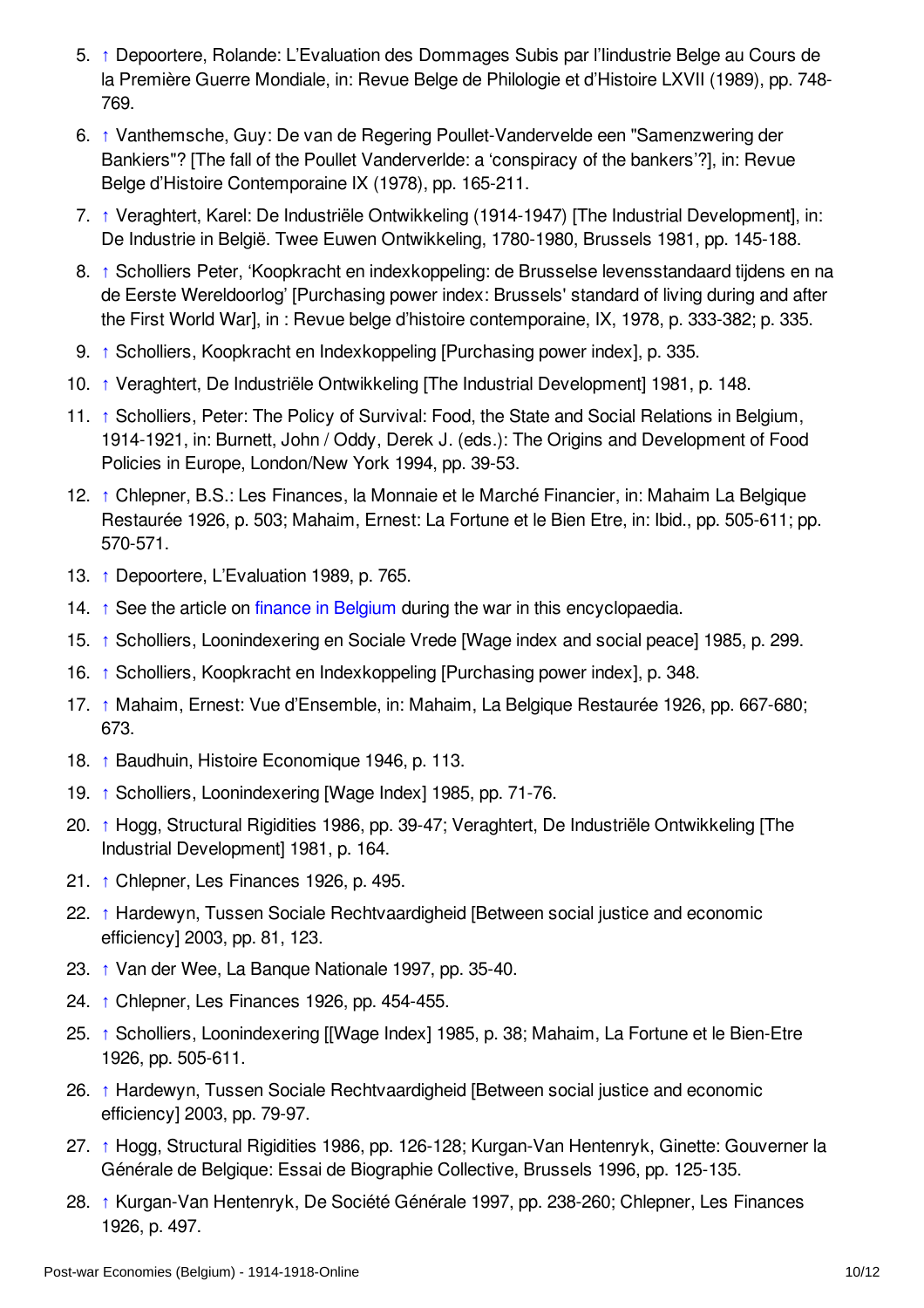- <span id="page-10-1"></span>29. [↑](#page-6-2) Kurgan-Van Hentenryk, Gouverner la Générale 1996, p. 128.
- <span id="page-10-2"></span>30. [↑](#page-6-3) Ibid., p. 156.
- <span id="page-10-3"></span>31. [↑](#page-7-1) Van der Wee, Tavernier: La Banque Nationale 1975, pp. 41-44.
- <span id="page-10-4"></span>32. [↑](#page-7-2) Depoortere, L'Evaluation 1989, p. 752.
- <span id="page-10-5"></span>33. [↑](#page-7-3) Vanthemsche, De Val van de Regering Poullet-Vandervelde [The fall of the Poullet Vanderverlde] 1978, passim.
- <span id="page-10-6"></span>34. [↑](#page-8-5) Van der Wee, La Banque Nationale 1975, pp. 167-205.
- <span id="page-10-7"></span>35. [↑](#page-8-6) Kurgan-Van Hentenryk, De Société Générale 1997, p. 228.

#### <span id="page-10-0"></span>**Selected Bibliography**

Baudhuin, Fernand: **Histoire economique de la Belgique, 1914-1939, volume 2**, Brussels 1946: [Etablissements](http://encyclopedia.1914-1918-online.net/bibliography/US5GB6EW) Emile Bruylant.

Depoortere, Rolande: **L'Evaluation des Dommages Subis par l'Industrie Belge au Cours de la Première Guerre Mondiale**, in: Sociétépour le Progrès des Études [Philologiques](http://encyclopedia.1914-1918-online.net/bibliography/7MUH5N6J) et Historiques (ed.): Revue belge de philologie et d'histoire, volume LXVII, Brussels 1989: Société pour le Progrès des Etudes Philologiques et Historiques, pp. 748-769.

Hardewyn, André: **Tussen sociale [rechtvaardigheid](http://encyclopedia.1914-1918-online.net/bibliography/EBFWG9DM) en economische efficiëntie. Een halve eeuw fiscaal beleid in België (1914-1962) (Between social justice and economic efficiency. Half a century of fiscal policy in Belgium (1914-1962))**, Brussels 2003: VUBPRESS.

Hogg, Robin L: **Structural rigidities and policy inertia in inter-war Belgium**, Brussels 1986: Koninklijke Academie voor [Wetenschappen,](http://encyclopedia.1914-1918-online.net/bibliography/SUA7XQQJ) Letteren en Schone Kunsten.

[Kurgan-van](http://encyclopedia.1914-1918-online.net/bibliography/3PFGEPZZ) Henternryk, Ginette: **Gouverner la Générale de Belgique. Essai de biographie collective**, Brussels 1996: De Boeck Université.

Kurgan-Van Henternryk, Ginette: **De Société Générale van 1850 tot 1934**, in: van der Wee, Herman / Verbreyt, Monique / et al. (eds.): Die Generale Bank, 1822-1997. Eine ständige [Herausforderung,](http://encyclopedia.1914-1918-online.net/bibliography/EBUJ9F7N) Tielt 1997: Lannoo, pp. 69-203.

Mahaim, Ernest / Solvay, Ernest (eds.): **La Belgique restaurée. Étude [sociologique](http://encyclopedia.1914-1918-online.net/bibliography/UDXPX2ER)**, Bruxelles 1926: M. Lamertin.

Scholliers, Peter: **Koopkracht en indexkoppeling. De Brusselse [levensstandaard](http://encyclopedia.1914-1918-online.net/bibliography/79EHHSWB) tijdens en na de Eerste Wereldoorlog, 1914-1925 (Purchasing power and index-linking. The Brussels standard of life during and after the First World War, 1914-1925)**, in: Revue Belge d'histoire contemporaine IX, 1978, pp. 333-382.

Scholliers, Peter: **The policy of survival. Food, the state and social relations in Belgium, 1914-1921**, in: Burnett, John / Oddy, Derek (eds.): The origins and [development](http://encyclopedia.1914-1918-online.net/bibliography/7VND7EEJ) of food policies in Europe, London; New York 1994, pp. 39-53.

Scholliers, Peter, Centrum voor Hedendaagse Sociale Geschiedenis, Vrije Universiteit Brussel (ed.): **[Loonindexering](http://encyclopedia.1914-1918-online.net/bibliography/6XDWDCCT) en sociale vrede. Koopkracht en klassenstrijd in België tijdens het interbellum (Wage index and social peace. Purchase power and class struggle in Belgium in the interwar period)**, Brussels 1985.